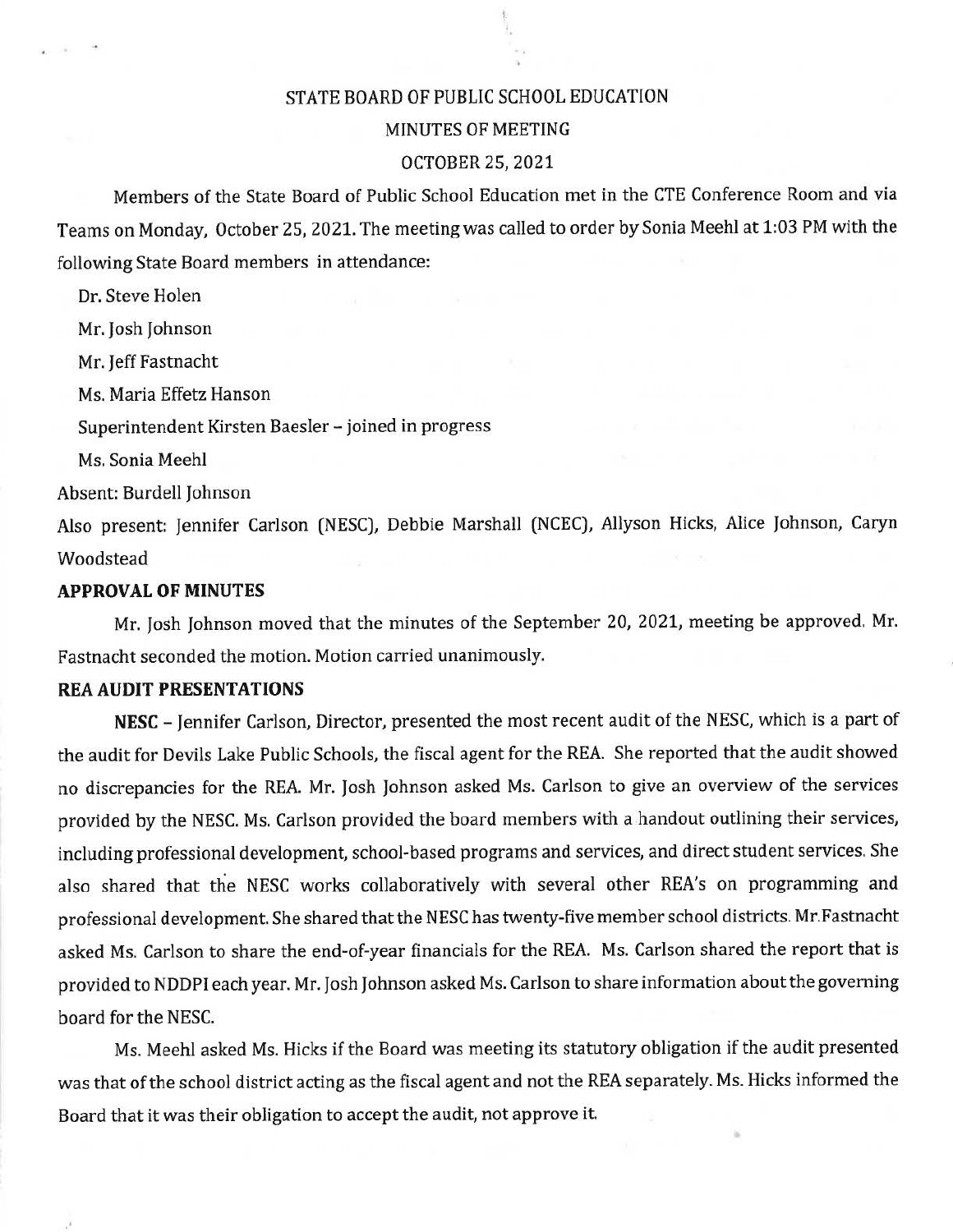The Board had one final question for Ms. Carlson and asked what she was most proud ofin her time with the NESC. She shared that she was most proud of the growth the REA has seen in her time there.

Mr. Josh Johnson moved to accept the audit of the NESC. Mr. Fastnacht seconded the motion. Motion carried unanimously.

**NCEC** - Debbie Marshall, Director, presented the most recent audit for the NCEC. Ms. Marshall shared that the fiscal agent for the NCEC is Dunseith Public School, but the REA has its own audit. Ms. Marshall shared that the REA serves twelve school districts. She shared that due to Covid, the NCEC had a larger carry-over than usual. She informed the Board that their primary program is the 21<sup>st</sup> Century Program and that part of the larger carry-over was because they were not able to provide all of the summer programming that they have in the past. She went on to say that they have one of the higher membership dues of any of the REA's in the state, but as a result, they are able to provide many of their services at no charge to member schools. Ms. Marshall explained that there was a note in their audit regarding checks and balances for finances and further explained to the Board the system they are using to ensure those checks and balances.

Ms. Marshall told the Board that their board had approved the audit in February of 2021. Ms. Marshall shared that they work collaboratively with other REA's on some projects. Mr. Josh Johnson asked Ms. Marshall what makes her the most proud of the NCEC. Ms. Marshall's response was the growth, from providing more services to reaching a broader audience, including teachers and administrators.

Dr. Holen moved to accept the audit of the NCEC. Mr. Fastnacht seconded the motion. Motion carried unanimously.

## **LEARNING CONTINUUM UPDATE**

Superintendent Baesler shared a PowerPoint highlighting a legislative recap and status update as to the progress of the learning continuum. She let the Board know that they would have the final approval of the continuum. She shared that, at this time, there is no other state that is awarding diplomas on a statewide basis based on something that is certified at a state level. She gave an overview of the timeline of the continuum design process and North Dakota's Portrait of a Graduate.

There was discussion around when the continuum may be before the Board to take action. Superintendent Baesler shared the link to the draft of the learning continuum.

### **NEXT MEETING**

The next meeting will Monday, November 22, 2021.

Mr. Josh Johnson raised the question of whether the Board should have a template or a framework to provide to REA's when they present their audits in the future. Dr. Holen mentioned that he thought there are five areas in Century Code that REA's are to address in their report to the State Board of Public School Education. Mr. Johnson and Ms. Meehl were asked to put something together for the next meeting for the